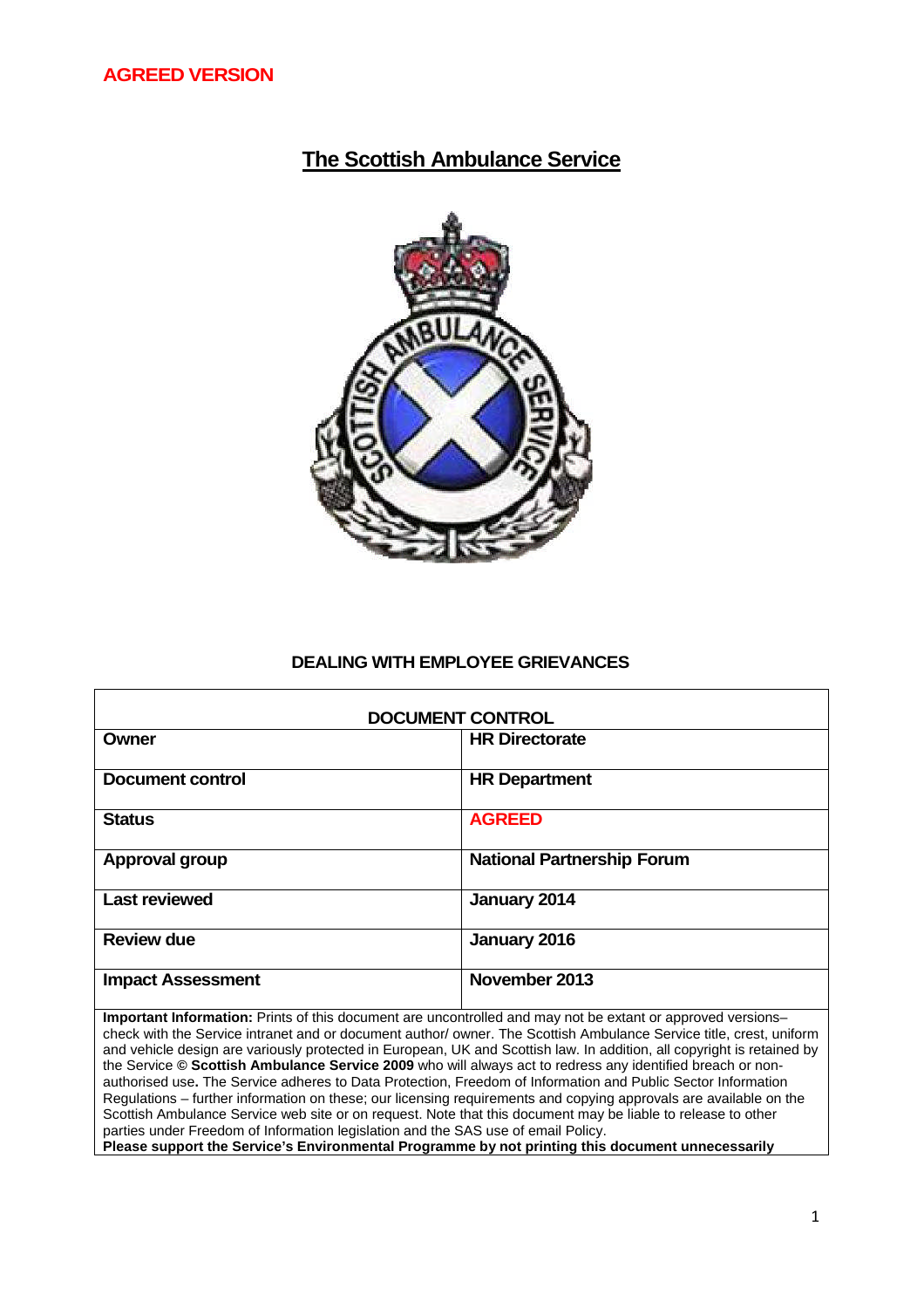## **AGREED VERSION**

|                                        | <b>CONTENTS</b>                                                | <b>PAGE</b>    |
|----------------------------------------|----------------------------------------------------------------|----------------|
| 1.0                                    | <b>Policy statement</b>                                        | 3              |
| 2.0                                    | <b>Scope</b>                                                   | 3              |
| 3.0                                    | Aims and principles of the policy                              | 3              |
| 4.0                                    | <b>Types of grievance</b>                                      | 4              |
| 5.0                                    | <b>Procedure</b>                                               | 4              |
| 6.0                                    | Grievances not concluded at the time of employment terminating | 6              |
| 7.0                                    | Post employment grievances                                     | 6              |
| 8.0                                    | Overlapping grievance and disciplinary cases                   | 6              |
| 9.0                                    | <b>Status quo</b>                                              | 6              |
|                                        | 10.0 Review of policy and procedure                            | $\overline{7}$ |
| Appendix 1 Grievance notification form |                                                                | 8              |
|                                        | Annex A Guidance on conduct at formal hearings                 | 9              |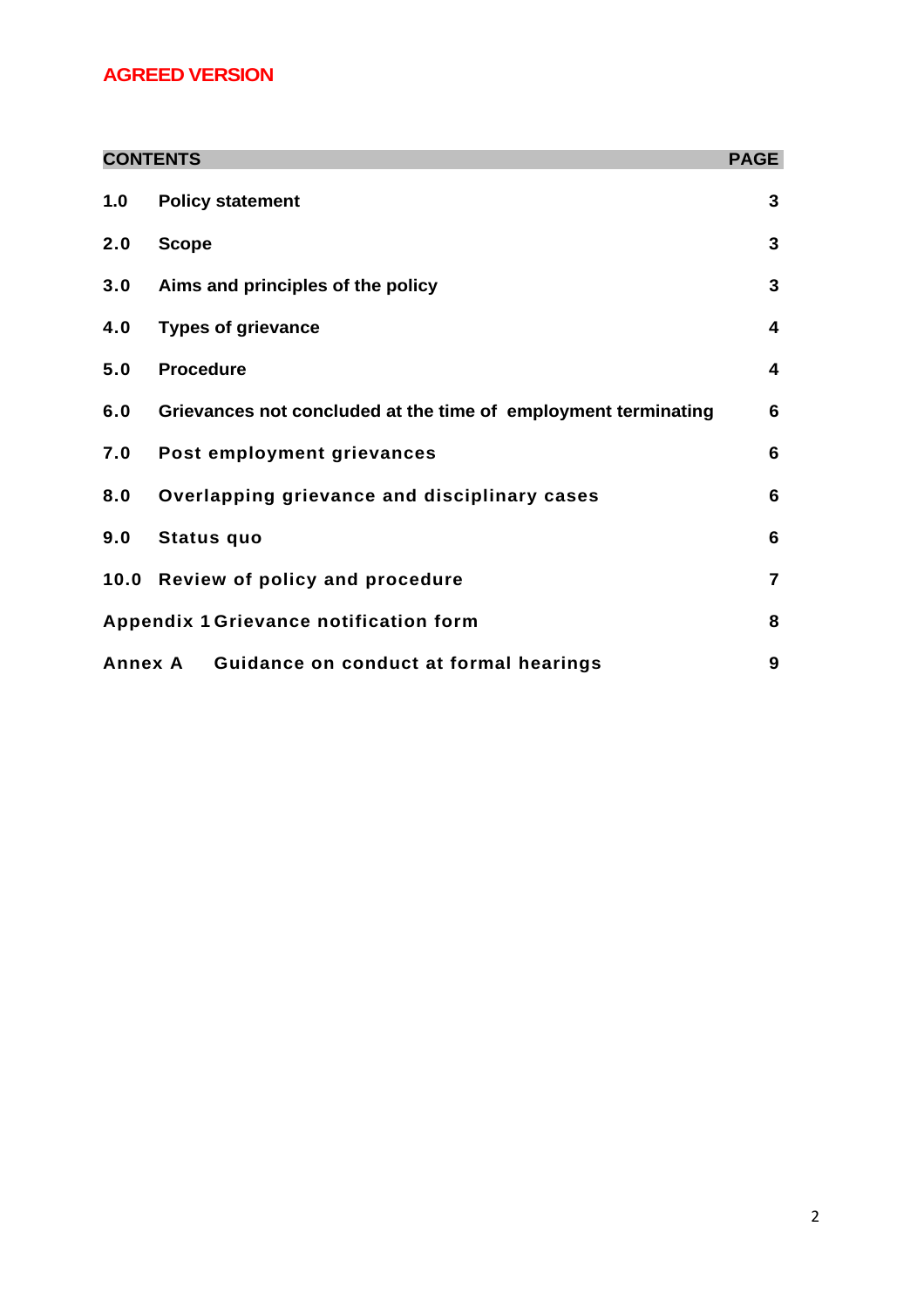### **1.0 POLICY STATEMENT**

- 1.1 The Scottish Ambulance Service encourages open and honest communication at all levels. However, it recognises that from time to time employees may wish to raise grievances, problems or complaints.
- 1.2 Employees and managers are encouraged to make every effort to resolve issues at the most local level possible where appropriate before moving to the formal procedure. Matters should be dealt with as they occur and be settled as near to the point of origin as possible and as quickly as it is reasonably practicable. However, it is recognised that a formal procedure is necessary to resolve some grievances quickly, to allow employees to pursue grievances relating to their working conditions without fear of recrimination, and to prevent conflict and maintain employee relations.
- 1.3 Victimisation as a result of an employee raising a grievance or assisting in the investigation of such a grievance will not be tolerated, and will be dealt with under the local policy developed in line with the Scottish Ambulance Service Promoting Dignity policy.

### **2.0 SCOPE**

2.1 This policy applies to all directly employed staff, including bank/temporary staff and the Service staff on secondment.

### **3.0 AIMS AND PRINCIPLES OF POLICY**

- 3.1 The aim of this policy is to offer a constructive mechanism for all parties to air their differences and seek to find mutual agreement.
- 3.2 All grievances, problems, complaints and disputes, including collective disputes, concerning matters arising out of employment with the organisation will be dealt with in accordance with the undernoted procedure;
- 3.3 It is the policy of the organisation that an employee(s) will receive a fair hearing concerning any grievance. The spirit and intention of this policy is to promote the best possible relations between all parties;
- 3.4 Throughout the formal and informal stages of the procedure, the employee(s) has the right to be accompanied by a trade union/professional organisation representative or a work colleague. If the staff member wishes alternative representation, such as a family member or friend, this should be discussed with the Head of HR;
- 3.5 Where a particular manager is not available, the matter may be taken forward by a nominated deputy to ensure that the under-noted procedure is followed within reasonable timescales;
- 3.6 Advice on the application of this procedure should be sought from the HR department. A member of the HR department should normally be present at the hearing of all formal grievances.
- 3.7 It is recognised that informal approaches can be an aid to resolving grievances. Therefore, the provisions outlined in this procedure can include informal discussions between management, the employee(s) and their trade union/ professional organisation representatives;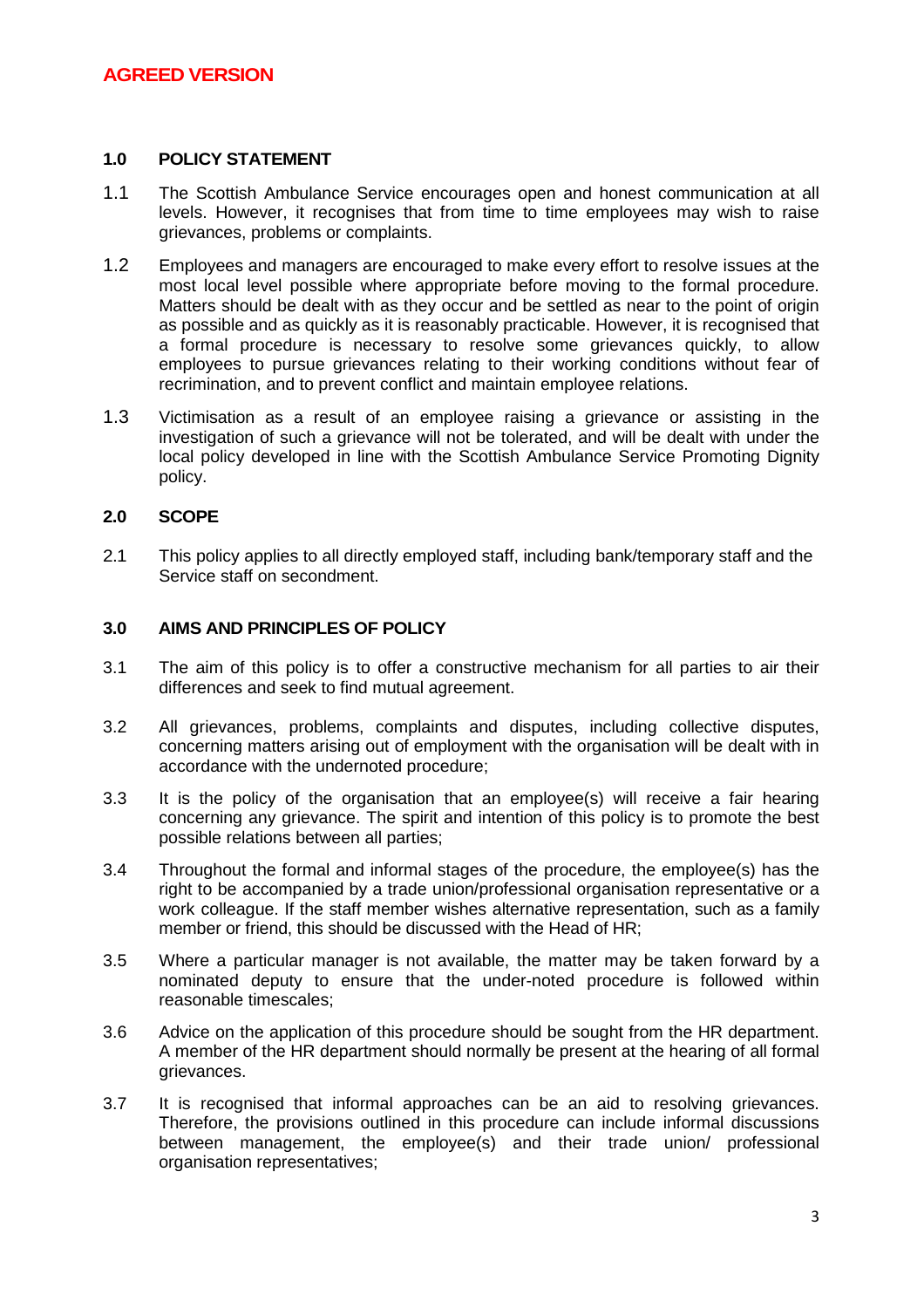- 3.8 In order to support early resolution of a grievance, mediation by an independent third party can be sought at any stage of the procedure by the agreement of both parties;
- 3.9 It is recognised that all stages of the procedure may not be applicable to an individual and/or a group of employees, depending on the particular circumstances (for example, where the chain of command is short);
- 3.10 Wherever possible, no person who has previously been involved in any way formally or informally should sit on the grievance appeal panel; and
- 3.11 Employees who have difficulty expressing themselves on paper, or, for example, whose first language is not English, are encouraged to seek help from a work colleague, trade union/professional organisation representative or a representative from the Human Resources (HR) department in setting out their grievance.

### **4.0 TYPES OF GRIEVANCE**

### **4.1 Individual:**

This occurs when one employee raises a grievance, problem or complaint with their employer.

#### **Collective:**

Occurs when a group of employees share a grievance.

#### **5.0 PROCEDURE**

#### **5.1 Informal approach**

- 5.1.1 When an employee(s) feels aggrieved about an issue it should be raised in the first instance with their immediate line manager. The line manager will meet with the employee as soon as possible, and within a reasonable timescale from the date when the grievance was notified. This timescale should take account of the nature and seriousness of the case.
- 5.1.2 Where the grievance lies with the line manager, then the employee has the right to raise the matter informally with the next level of management.
- 5.1.3 If no resolution is achieved from the informal meeting, the employee may choose to initiate the formal procedure. The choice to progress to the formal stage of the process must be notified to the next level of management within a reasonable timescale from the date of the informal meeting.
- 5.1.4 Actions and outcome of this stage of the process should be noted so that details of the episode can be recorded for audit purposes.

### **5.2 Facilitated meetings/mediation**

5.2.1 Managers and employees should always seek to resolve grievance issues in the workplace. Where this is not possible informally, both parties should consider the use of an independent third party to help resolve the issue.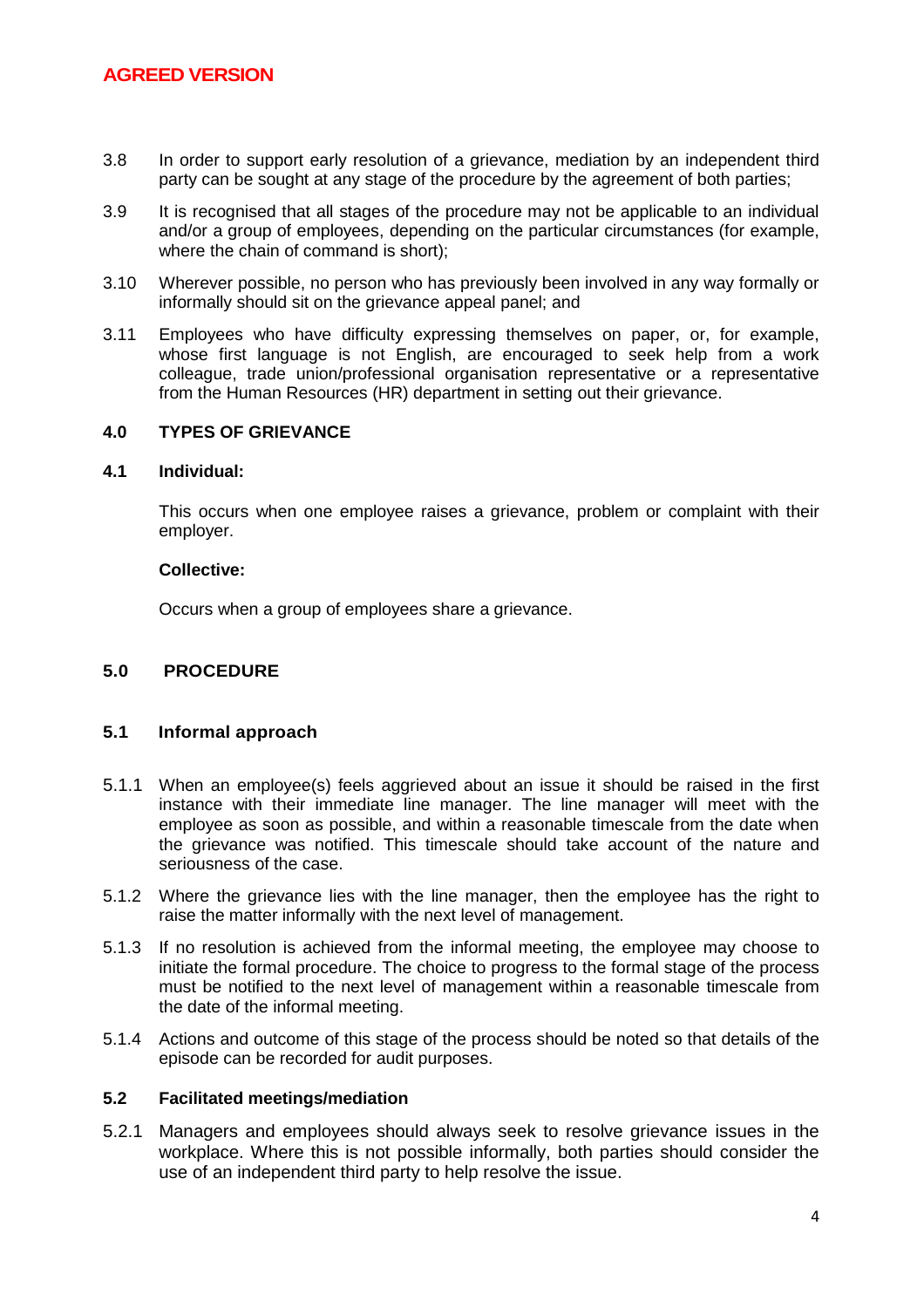- 5.2.2 The third party need not come from outside the organisation, though, but could be an internal facilitator/mediator, highly skilled manager or HR professional not involved in the grievance process. However, the need for use of external mediators in the most complex of cases may be agreed between the parties.
- 5.2.3 Should the parties concerned wish to make use of third party intervention, this should be notified to the Human Resources (HR) department who will be responsible for making appropriate arrangements.

### **5.3 First formal stage**

- 5.3.1 In the event that the employee(s) remains dissatisfied after informal consideration of the grievance, the matter will be referred to the First Formal Stage. The employee will normally lay out the detail(s) of their grievance in writing using the Grievance Notification Form attached at **Appendix 1**. It should be sent to the individual's line manager who will be responsible for hearing the grievance. On receiving the notification, the relevant manager will arrange a formal grievance hearing within 14 calendar days from the date of receipt of the notification of the grievance.
- 5.3.2 In the event that an Executive Director or other Board member raises a formal grievance, or a grievance is raised about an Executive Director or Board member, it will normally be heard by two non-executive members of the Board.
- 5.3.3 Guidance on Conduct at Formal Hearings is given at **Annex A.**
- 5.3.4 A written reply detailing the manager's decision, the reasons for the decision and the action, if any, the employer intends to take, will be given to the employee(s) within 14 calendar days of the hearing. The letter must inform the employee of their right of appeal and include details of who will hear the next stage of the process.
- 5.3.5 If an employee decides to progress to the next stage of the process they must do so within 14 calendar days from the date when the outcome of the first formal stage was received.

#### **5.4 Second and final formal stage**

- 5.4.1 In the event that the employee(s) remains dissatisfied after the first formal stage, the matter should be referred to the second and final formal stage. A hearing will be arranged as soon as possible and within 14 calendar days of the notification of the appeal to the next appropriate level of management.
- 5.4.2 The HR department or designated manager will arrange for all sides to present written statements setting out their views on the grievance. These must be circulated to all parties at least seven calendar days before the hearing.
- 5.4.3 A written reply detailing the manager's decision, the reasons for the decision and the action, if any, the employer intends to take, will be given to the employee(s) within 14 calendar days of the hearing.
- 5.4.4 Where appropriate, in line with 5.5, the letter must inform the employee of their right of appeal and include details of who will hear the next stage of the process. Except where the provisions of clause 5.5 apply, however, this represents the end of the internal process.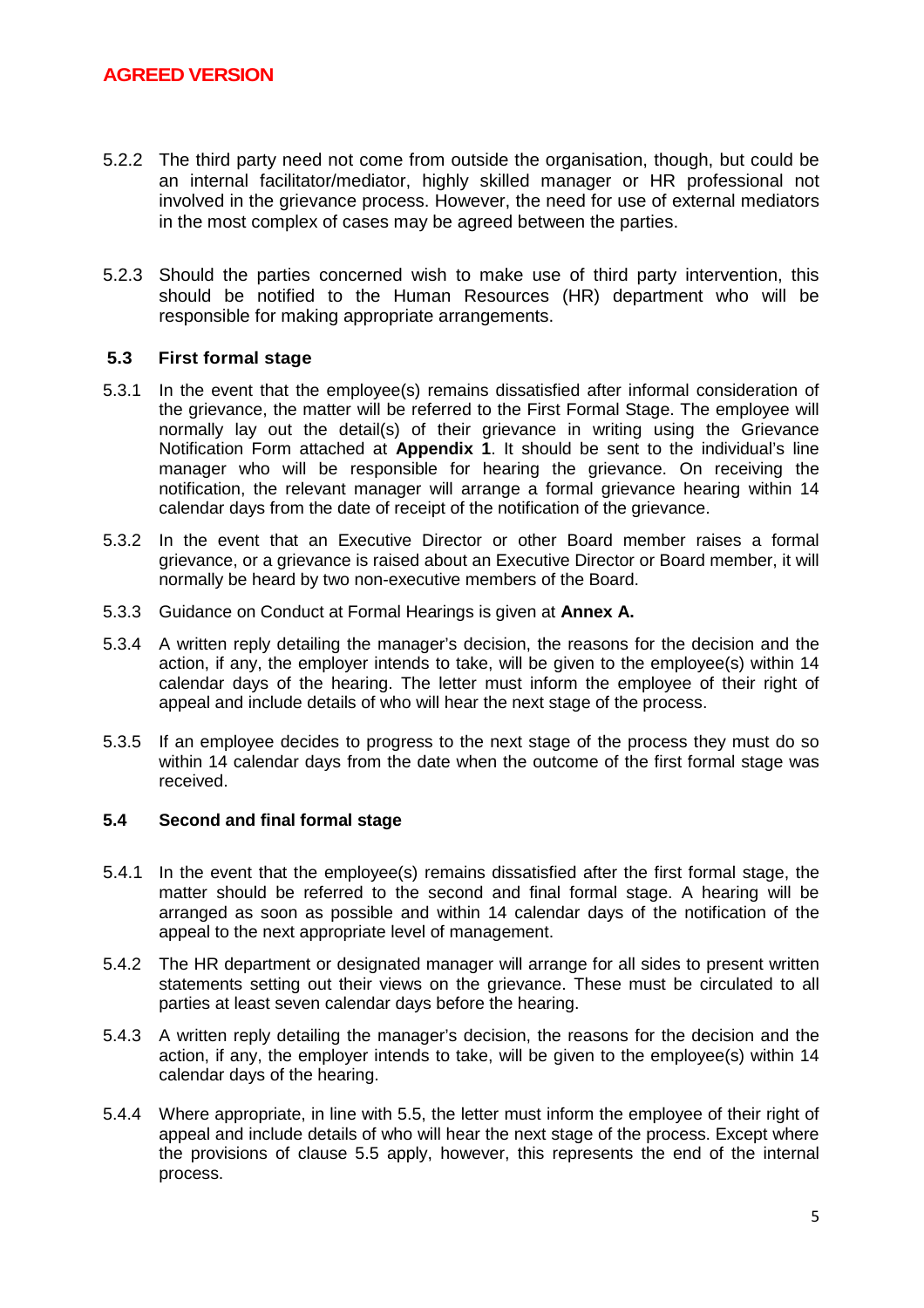### **5.5 Grievances with wider organisational consequences**

- 5.5.1 Where the grievance relates to an issue where the outcome might affect more than one individual (examples include: the application of terms and conditions of service, the implementation of a Board-wide policy or matters which could become litigious, or the focus of an industrial dispute) and if the issue cannot be resolved at stage two, then it may be referred to the Director of Human Resources and Organisational Development and the Employee Director. They will be responsible for determining whether the grievance raised has wider organisational consequences beyond the aggrieved party.
- 5.5.2 If agreed as having wider organisational consequences, the Director of Human Resources and Organisational Development will organise a formal hearing, which will normally be heard by one non-executive and one executive member, and other panel membership as appropriate as determined locally, supported by a senior member of the HR department not previously involved.
- 5.5.3 This exhausts the internal process for cases which fall into this category.

### **6.0 Grievances not concluded at the time of employment terminating**

- 6.1 If a grievance has been raised but not concluded by the time the employment terminates, where there are outstanding grounds of appeal, then whatever stage the grievance is at will normally be concluded with a paper review of the position and a written response.
- 6.2 Should a former employee raise a grievance within a reasonable timescale of the employment ending, the matter will be investigated and a response will be given in writing.

#### **7.0 Overlapping grievance and disciplinary cases**

7.1 Where an employee raises a grievance during a disciplinary process, the disciplinary process may be temporarily suspended in order to deal with the grievance. Where the grievance and disciplinary cases are related it may be appropriate to deal with both issues concurrently.

### **8.0 Status quo**

- 8.1 Status quo is defined as the working arrangements in place prior to the change over which the grievance has been raised.
- 8.2 Wherever possible, the status quo should operate until this procedure has been exhausted. However, the status quo may be set aside where:
	- Continuation of status quo will result in a breach of statutory or other mandatory regulations;
	- Agreement is reached by both parties to do so; or
	- The grievance is about action already agreed or taken through collective agreement.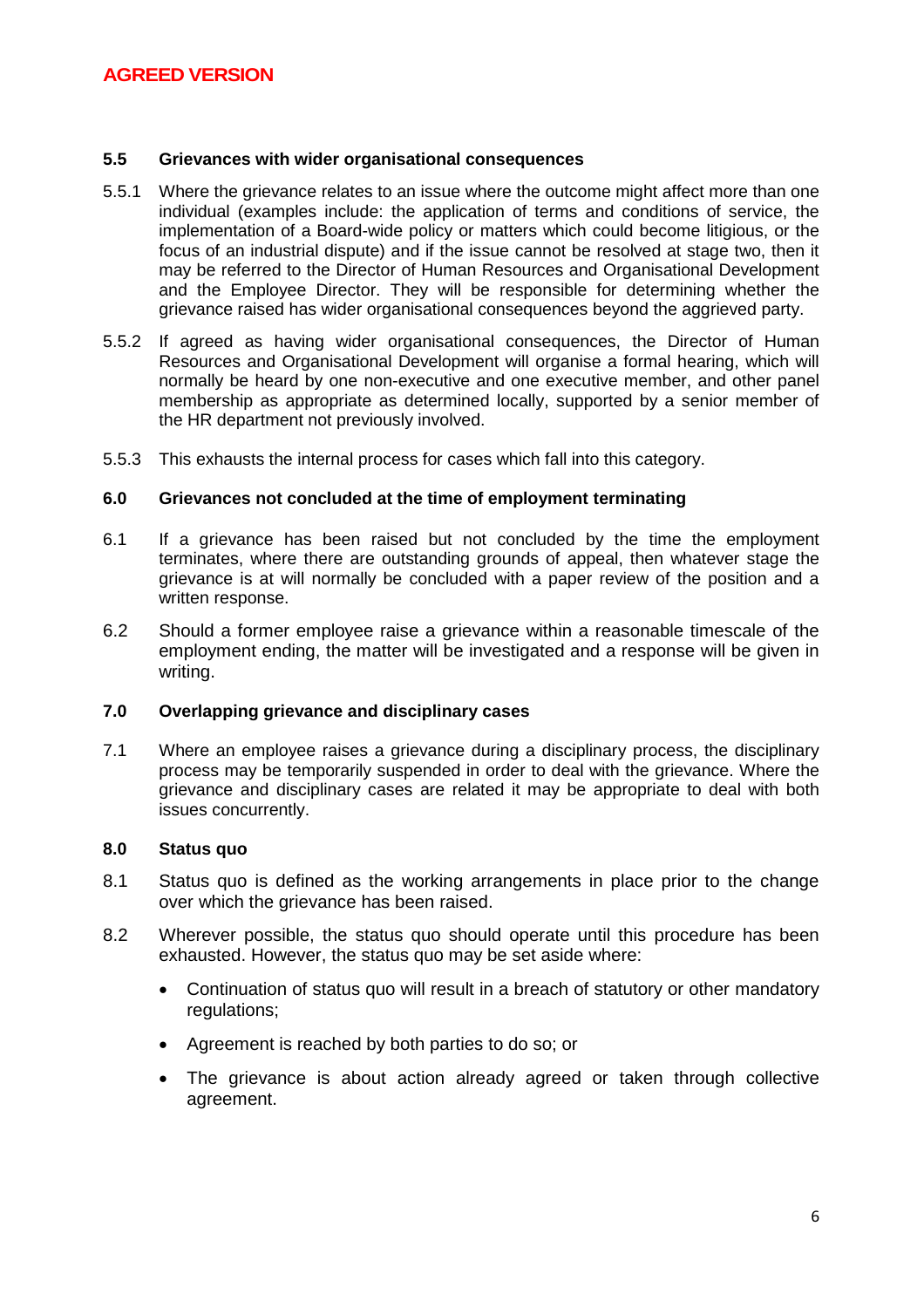### **9.0 Review of policy and procedure**

9.1 This policy and procedure (s) has been updated as part of continual improvement programme within the Service focusing on ensuring best practice in partnership with managers and staff representatives through a partnership working group. The policy will be formally reviewed on a continuing basis as part of this process, no later than the date on the front cover of this document.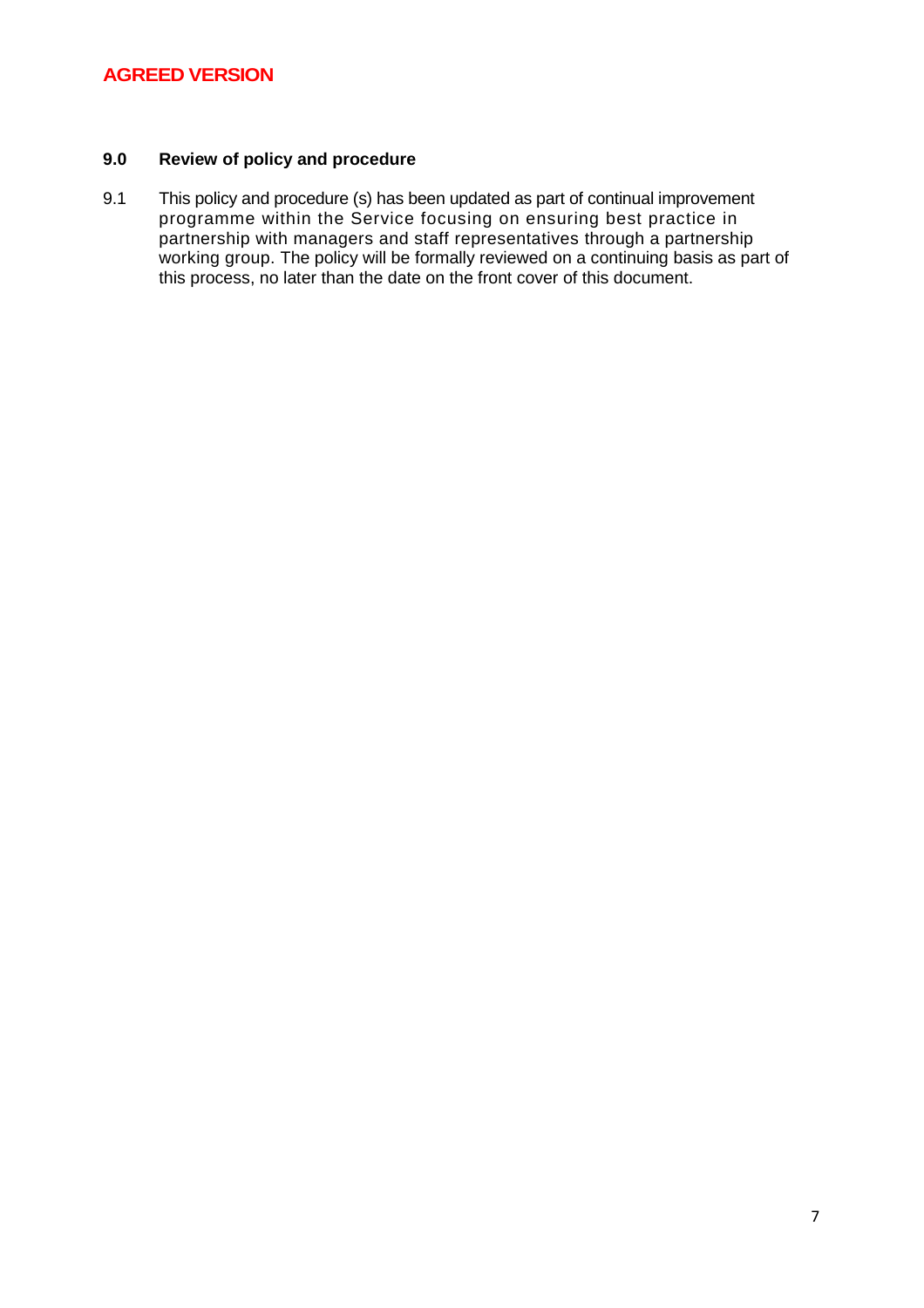### **Appendix 1**

#### **Scottish Ambulance Service Grievance notification form**

This form gives guidance to an employee(s) in setting out a grievance and may be used with or in place of a letter.

Employees who have difficulty expressing themselves on paper, or, for example, whose first language is not English, are encouraged to seek help from a work colleague, trade union/ professional organisation representative or a representative from the HR department in setting out their grievance.

Use of this form, or a letter, will be used as notification of the Grievance and as a record of subsequent discussion(s) and decision(s) during the stages of the Grievance Procedure.

| Department: New York School School School School School School School School School School School School School School School School School School School School School School School School School School School School Schoo |  |  |
|--------------------------------------------------------------------------------------------------------------------------------------------------------------------------------------------------------------------------------|--|--|
| Name of employee's                                                                                                                                                                                                             |  |  |
| Details of grievance being raised:                                                                                                                                                                                             |  |  |

| C <sub>i</sub><br>--- - -<br>- 1<br>. |  |
|---------------------------------------|--|
|                                       |  |

*On completion, this form should be sent to the relevant member of management who will be*

**Contact telephone number:**